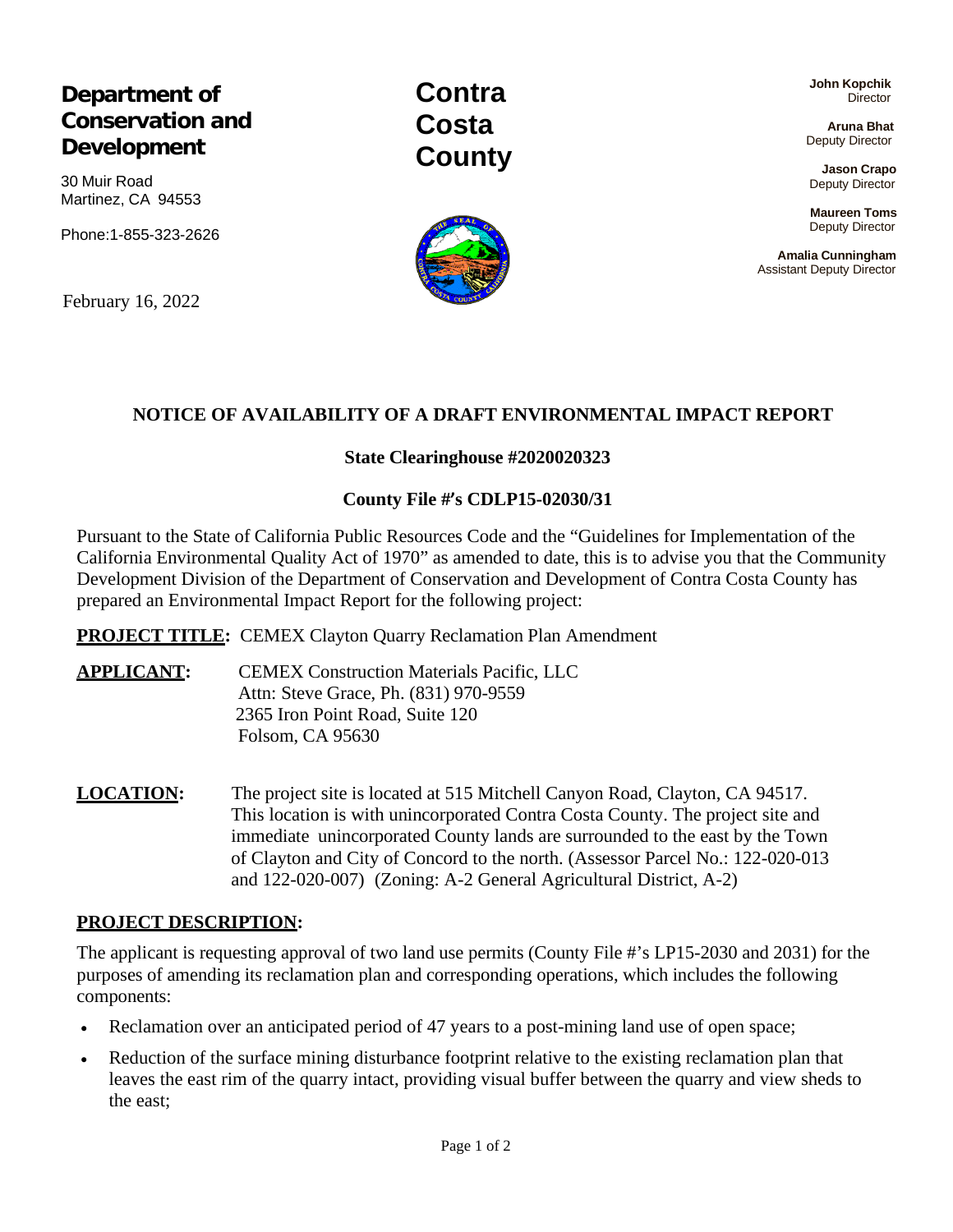- Permanent overburden fill areas:
- Final grading contours reflecting a maximum depth of excavation at elevation 110 feet above mean sea level (msl) with finish slope angles that achieve adequate factors of safety;
- A final drainage plan that provides for the quarry pit to slowly fill with stormwater following reclamation to form a quarry lake with a controlled outflow that conveys stormwater to natural drainage courses and man-made drainage facilities;
- Removal of facilities, structures and equipment associated with mining;
- Revegetation of the quarry east rim, overburden fill areas, and processing plant site to a combination of chaparral and grassland habitats that feature California native seed mixes;
- Elimination of requirements to backfill, grade, and compact the quarry floor and benches, given that the planned open space end use would provide for a future quarry lake;
- Clarification of pre-Surface Mining and Reclamation Act (SMARA) (1976) disturbance areas, including any areas disturbed outside the boundaries of the approved reclamation plan;
- Removal of 79 out of 123 existing trees, to be replaced with 400 foothill pine trees that would form a tree screen along the quarry east rim;
- Compliance with current State reclamation standards to be achieved during reclamation; and
- An exception request to Division 914 of the Contra Costa Code of Ordinances (Offsite Collect and Convey requirement).

In addition, and in response to stakeholder input, CEMX has incorporated into the project a new screening berm (between the existing processing plant site and residential communities to the north).

# **ENVIRONMENTAL EFFECTS OF THE PROJECT:**

Pursuant to Article 9 of the California Environmental Quality Act (CEQA), the Draft EIR describes the proposed Project; identifies, analyzes, and evaluates the environmental impacts which may result from the proposed Project; and identifies measures to mitigate adverse environmental impacts. The mitigations identified in this document and designed for the proposed Project ensure that the Project will not cause a significant impact on the environment. The Draft EIR for the proposed Project identified potentially significant impacts in the environmental topics of aesthetics, air quality, biological resources, geology  $\&$ soils, GHG emissions, hydrology/water quality, and noise. Environmental analysis determined that measures were available to mitigate potential adverse impacts to less-than-significant levels. As a result of the above, a Draft EIR has been prepared pursuant to Public Resources Code Section 21080(d) of the California Environmental Quality Act (CEQA) Guidelines.

# **WHERE TO REVIEW THE DRAFT EIR:**

The Draft EIR can be viewed online at the following link: (https:/[/www.contracosta.ca.gov/7605/Major-](http://www.contracosta.ca.gov/7605/Major-Planning-Applications-Under-Consid))[Planning-Applications-Under-Consid\).](http://www.contracosta.ca.gov/7605/Major-Planning-Applications-Under-Consid)) Any sources of information referenced in the Draft EIR can be provided upon request by contacting the project planner.

# **PUBLIC COMMENT PERIOD:**

Prior to adoption of the Draft EIR, the County will be accepting comments on the adequacy of the document during a 45-day public comment period; the Draft EIR may be certified at a future date in a public hearing following the public comment period. The period for accepting comments on the adequacy of the environmental document will begin on **Friday, February 18, 2022** and extends to **Monday, April 4, 2022, until 5:00 P.M**. Any comments should be in writing and submitted to the following address: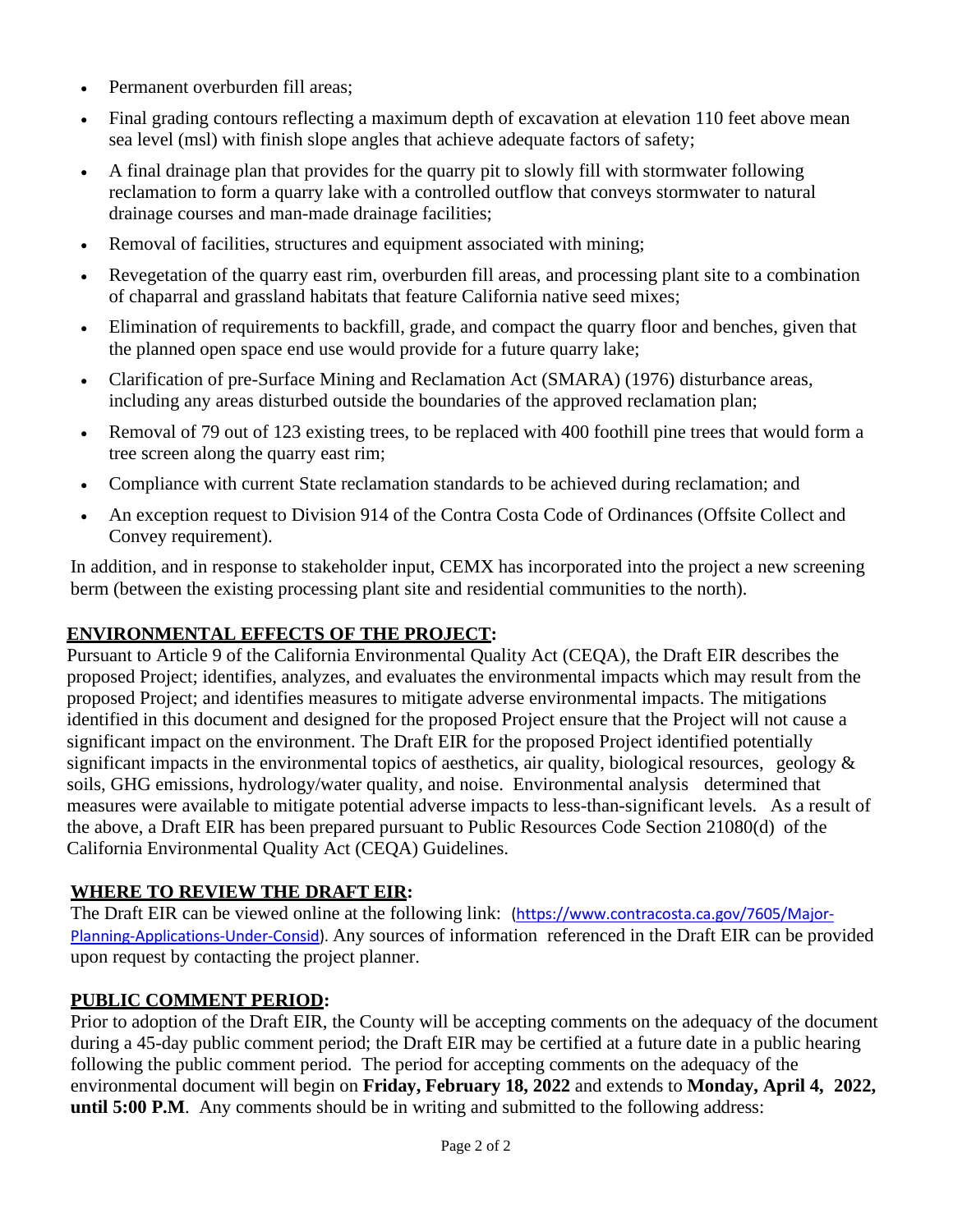**Francisco Avila, Principal Planner Community Development Division Contra Costa County, Department of Conservation and Development 30 Muir Road, Martinez, CA 94553**

**OR emailed to [Francisco.Avila@dcd.cccounty.us](mailto:Francisco.Avila@dcd.cccounty.us)**

Sincerely,

*Francisco Avila*

Francisco Avila Principal Planner (925)655-2866 [Francisco.Avila@dcd.cccounty.us](mailto:Francisco.Avila@dcd.cccounty.us)

> cc: County Clerk's Office (2 copies) Adjacent Occupants and Property Owners Notification List

> > attach: Vicinity Map